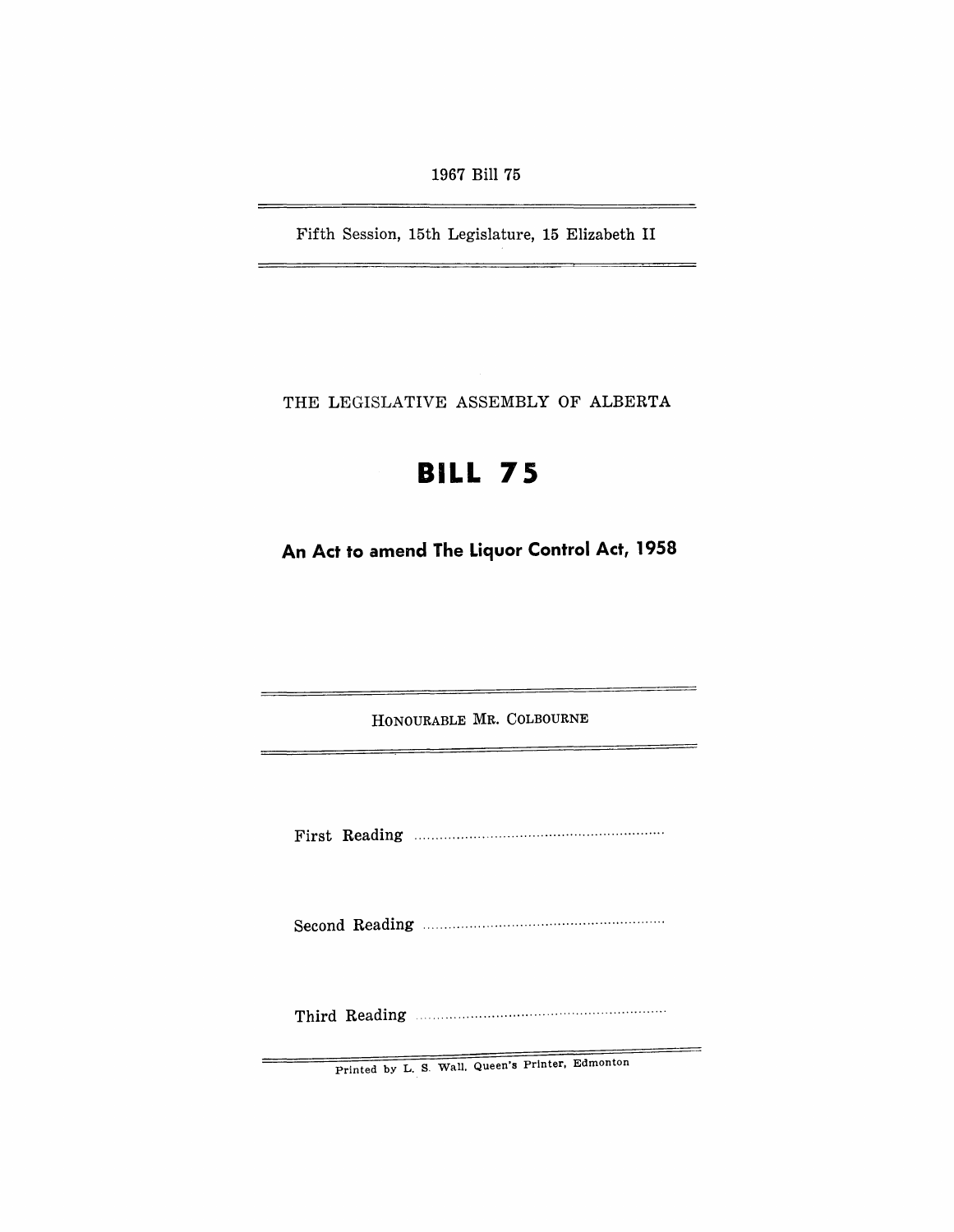## **BILL 75**

## 1967

An Act to amend The Liquor Control Act, 1958

## *(Assented to* , 1967)

HER MAJESTY, by and with the advice and consent of the Legislative Assembly of the Province of Alberta, enacts as follows:

*1. The Liquor Control Act,* 1958 is hereby amended.

2. Section 2, subsection (1) is amended

- (a) by striking out clause 15,
- (b) by striking out clause 17 and by substituting the following:
	- 17. "permit" means a written authority issued under this Act for the purchase and keeping or consumption or sale, as the case may be, of liquor pursuant to this Act and "permittee" means the person named as permittee in a subsisting permit;

3. Sections 5, 6 and 7 are struck out and the following sections are substituted:

5. (1) The members of the Board shall be appointed by the Lieutenant Governor in Council, who shall also designate one of the members to be chairman and another the deputy chairman of the Board.

(2) Each member of the Board shall hold office during the pleasure of the Lieutenant Governor in Council and shall devote his whole time and attention to the business of the Board, and shall follow no other occupation whatsoever.

(3) The salaries of the members of the Board shall be fixed by the Lieutenant Governor in Council.

6. (1) The Lieutenant Governor in Council may, from time to time, fill any vacancy occurring in the Board, but no vacancy on the Board impairs the right of the remaining member or members to act until the vacancy is filled.

(2) Where any member of the Board is absent from the Province or, in the opinion of the Lieutenant Governor in Council, is by reason of illness or any other cause incapable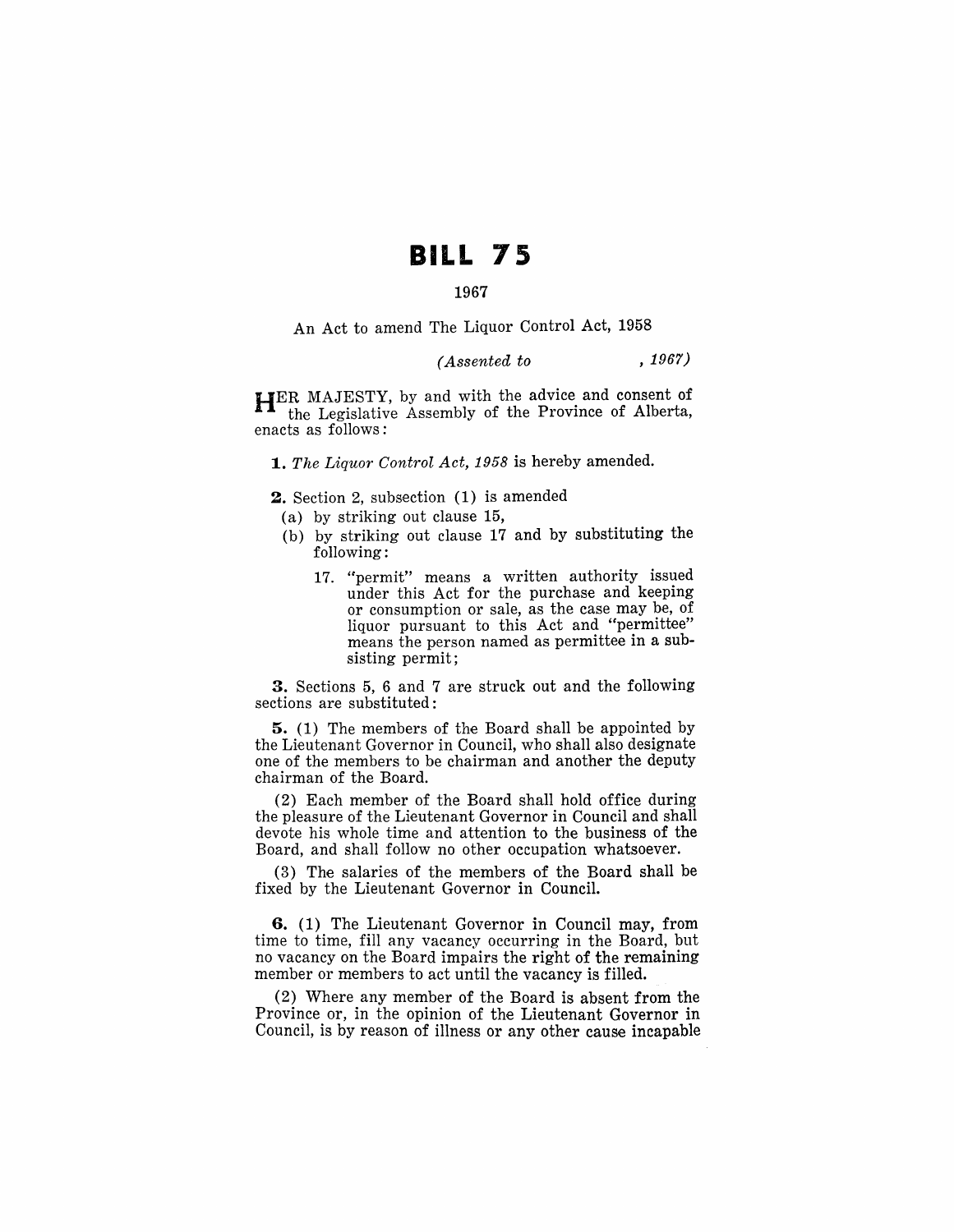### **Explanatory Notes**

1. This Bill amends chapter 37 of the Statutes of Alberta, 1958.

**2.** The definition of "malt liquor" in section 2 (1) 15 is struck out as it is no longer used in the Act. Clause 17 presently reads:

 $\sim$ 

17. "permit" means a written authority issued under this Act for the purchase and keeping or consumption, as the case may be, of liquor pursuant to this Act and where the context can apply, includes an inferentiation perm

**3.** The sections dealing with the membership of the Alberta Liquor Control Board are revised for clarification and to require that all members (and not just the chairman) devote their full time to Board duties.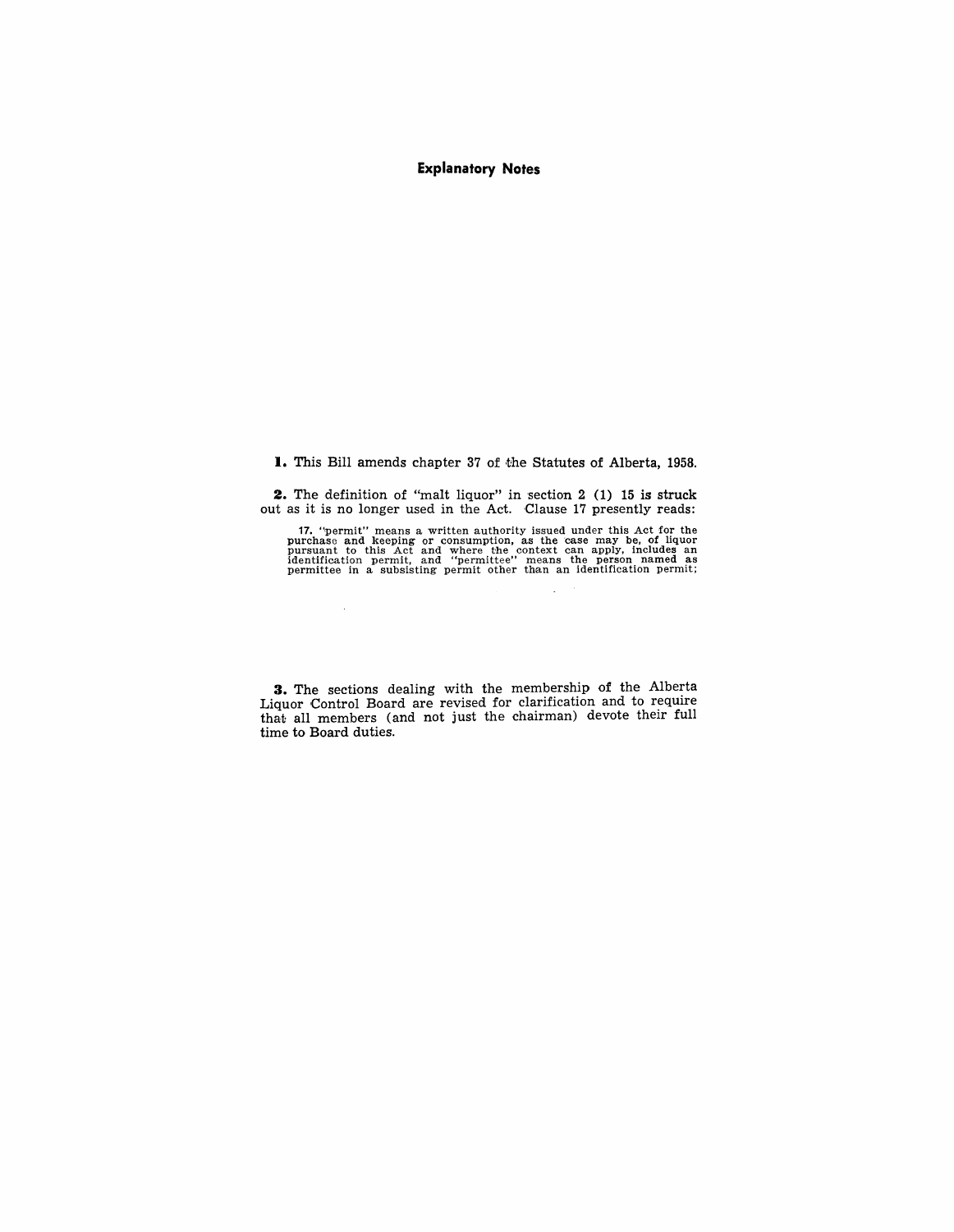of performing his duties, the Lieutenant Governor in Council may by order appoint a person to act in the place and stead of the absent or incapacitated member during such period as may be required.

(3) During the period for which he is appointed, the person appointed under subsection (2) may discharge the duties and has all the rights and powers of a member of the Board.

(4) Where there is at any time only one member on the Board, he shall be deemed to be the chairman thereof.

(5) When there is only one member on the Board, the Lieutenant Governor in Council may appoint an officer or employee of the Board to take the place of that member when the member is absent from Edmonton for any cause.

(6) The person appointed under subsection (5) shall, in the absence of the member of the Board, perform all the duties and have all the powers of the Board under this Act or the regulations.

**7.** Subject to section 6, two members of the Board constitute a quorum.

4. Section 10, subsection (1) is amended

- (a) as to clause 13 by striking out the word "prescribe" wherever it occurs and by substituting the word "determine",
- (b) as to clause 21
	- (i) by striking out the word "prescribe" and by substituting the word "determine",
	- (ii) by striking out the words ", or permits of any class,",
- (c) as to clause 22 by adding after the word "regulations" the words "or for permits of any class",
- (d) as to clauses 23 and 24 by striking out the word "prescribe" and by substituting the word "determine",
- (e) as to clause 25 by adding after the words "The *Liquor Licensing Act* and", where they occur in the fifth and sixth lines thereof, the words "to determine",
- *(I)* by striking out clause 30 and by substituting the following:
	- 30. to enquire into and investigate the desirability of approving for sale or otherwise of any product containing alcohol and that is capable of being consumed in liquid or solid form by any person, either dissolved or undissolved or diluted or undiluted, and to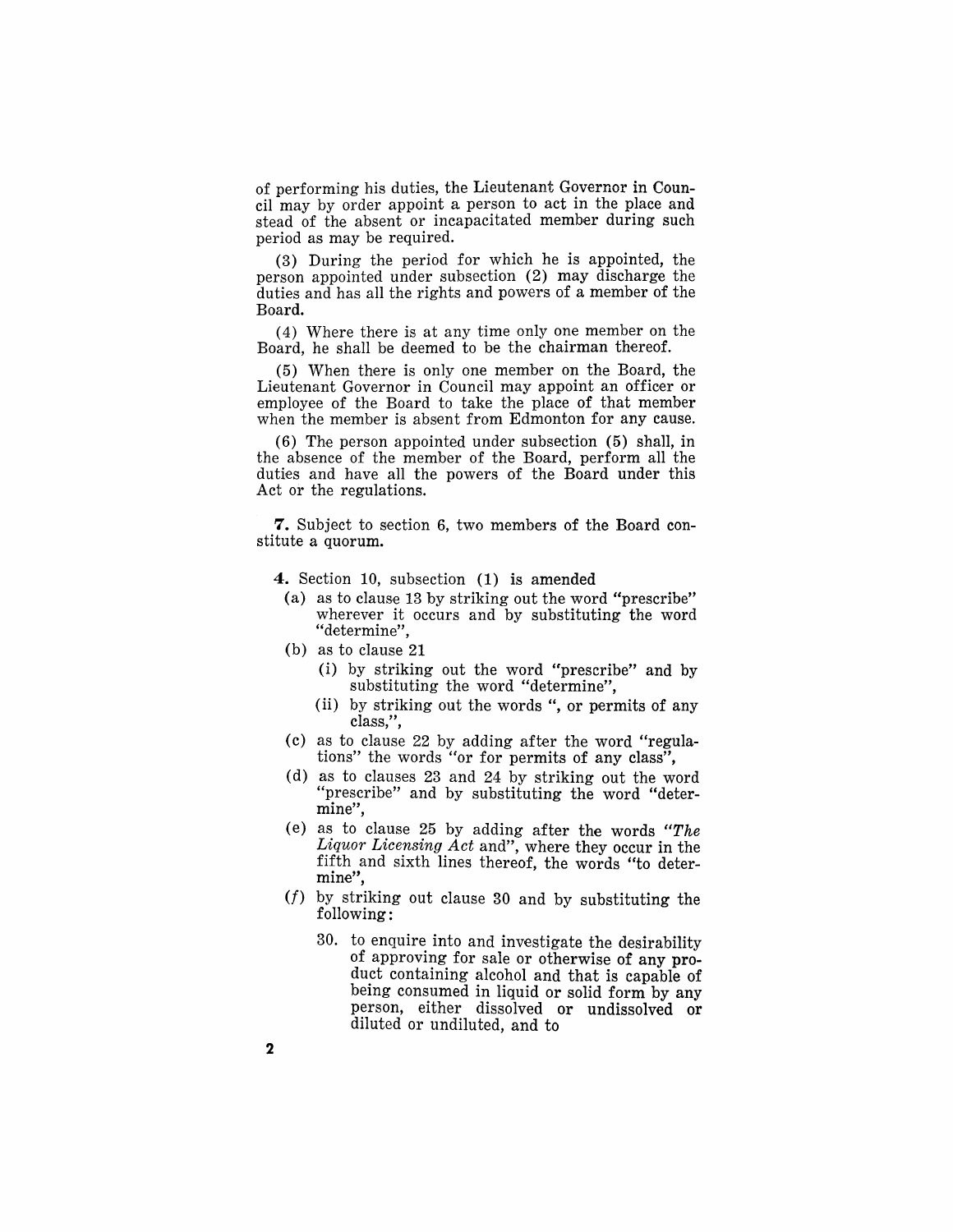## **4.** Section 10 (1) 13, 21, 22, etc. presently read:

10. (1) The Board shall have the following powers:

13. to prescribe the equipment and management of liquor stores and warehouses ,in which liquor is kept or sold, and to prescribe the books and records to be kept therein;

- 21. to prescribe the form of records of purchase of liquor by the holders of licences, under this Act or The Liquor Licensing Act, or permits of any class, and the reports to be made thereon to heal the Board, and to provi
- 22. to prescribe forms to be used for the purposes of this Act or of the regulations and the terms and conditions in permits and in licences issued under this Act or under The Liquor Licensing Act;
- 23. to prescribe the nature of the proof to be furnished, and the conditions to be observed in the issuing of duplicate permits in lieu of those lost or destroyed;
- 24. to prescribe the books of account to be kept by the Board showing the expenditures of the Board in the alministration of this Act and in the purchase, sale and delivery of liquor hereunder, and the receipts of the Boar
- 25. to prescribe, subject to this Act and The Liquor Licensing Act,<br>and where not otherwise provided in this Act or that Act, the<br>conditions, qualifications and procedure necessary for the obtain-<br>ing of licences under thi

30. to inquire into, and investigate, the sale of any product containing alcohol and that is capable of being consumed in liquid or solid form by any person, either dissolved or diluted or diluted or diluted or diluted, an make reports as to what, if any, measures should be taken to prohibit or control the sale of any such product;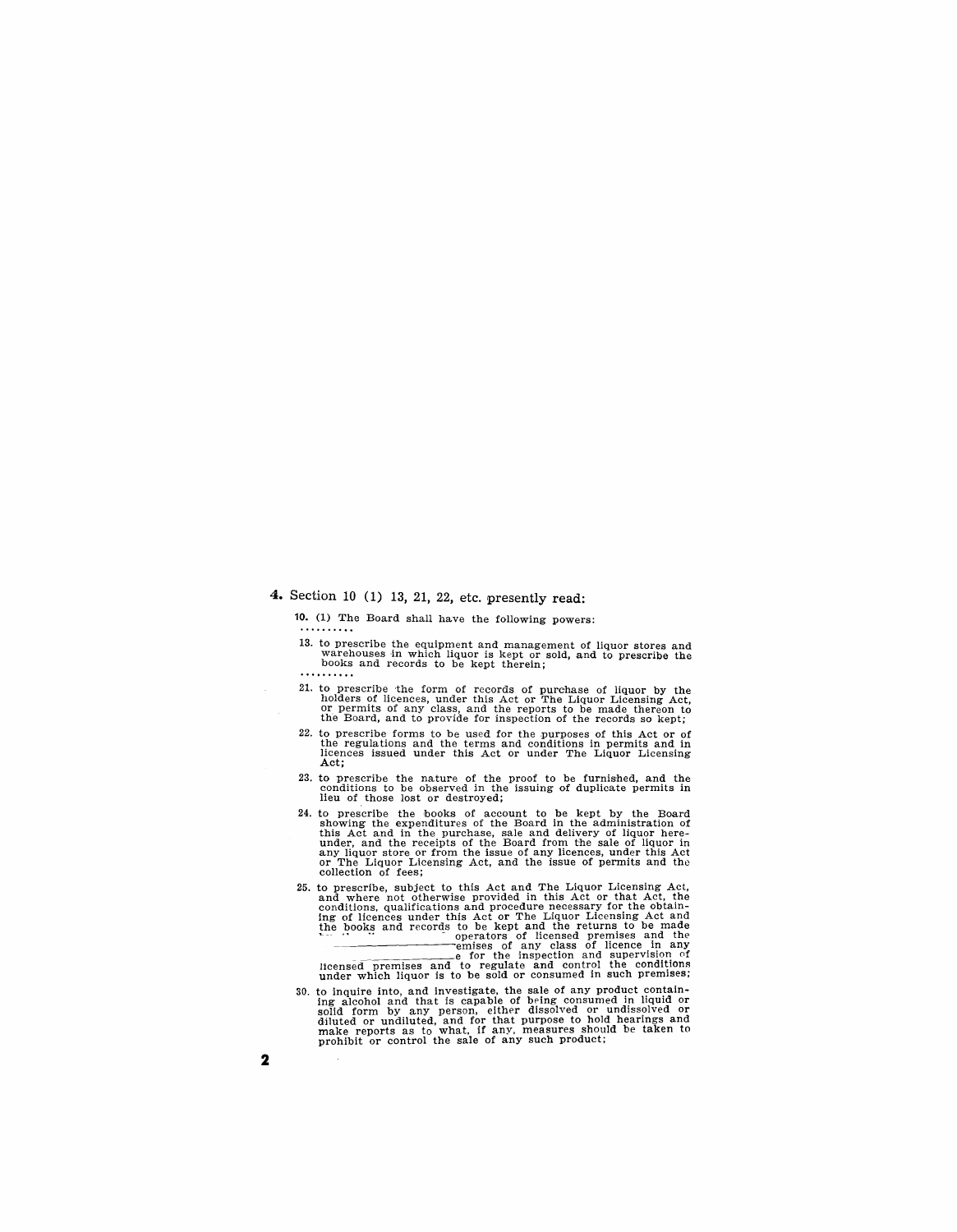- (i) prohibit its sale, or
- (ii) take such measures as may be necessary to control its sale;

5. Section 13, subsection (1) is amended by striking out the words "vice-chairman of the Board" and by substituting the words "deputy chairman or member of the Board or the comptroller".

6. Section 23 is struck out and the following section is substituted:

23. Any building purchased or constructed by the Board under the authority of the Lieutenant Governor in Council may be remodelled, furnished and equipped at the discretion of the Board.

7. Section 27 is struck out and the following section is substituted:

27. (1) The Board may in its discretion and for any reason it deems sufficient grant or suspend any licence or permit and nothing in this Act shall be construed to compel the Board to issue any licence or permit.

(2) The Board may make such investigations and inquiries, through its own officers or inspectors or by such other means as it deems necessary, for the purpose of determining whether a licence or permit should be granted, suspended or cancelled, as the case may be.

(3) The Board may, after a hearing, in the manner prescribed by the regulations, cancel any licence or permit for any cause that it deems sufficient and all rights of the person named in the licence or permit by or under this Act shall be cancelled.

(4) Where the Board suspends a licence or permit without a hearing, the licensee or permittee

- $(a)$  shall forthwith be advised, in writing, of the reasons for the suspension, and
- (b) shall, upon application therefor by him, be given a hearing by the Board
	- (i) at the earliest possible moment, and
	- (ii) not later than 30 days after the application for the hearing is received,

and in the manner prescribed by the regulations.

8. Section 37, subsection (2), clause (a) is amended by adding after the word "receives" the words ", unless otherwise prescribed,".

9. Section 42 is amended by adding the following subsection: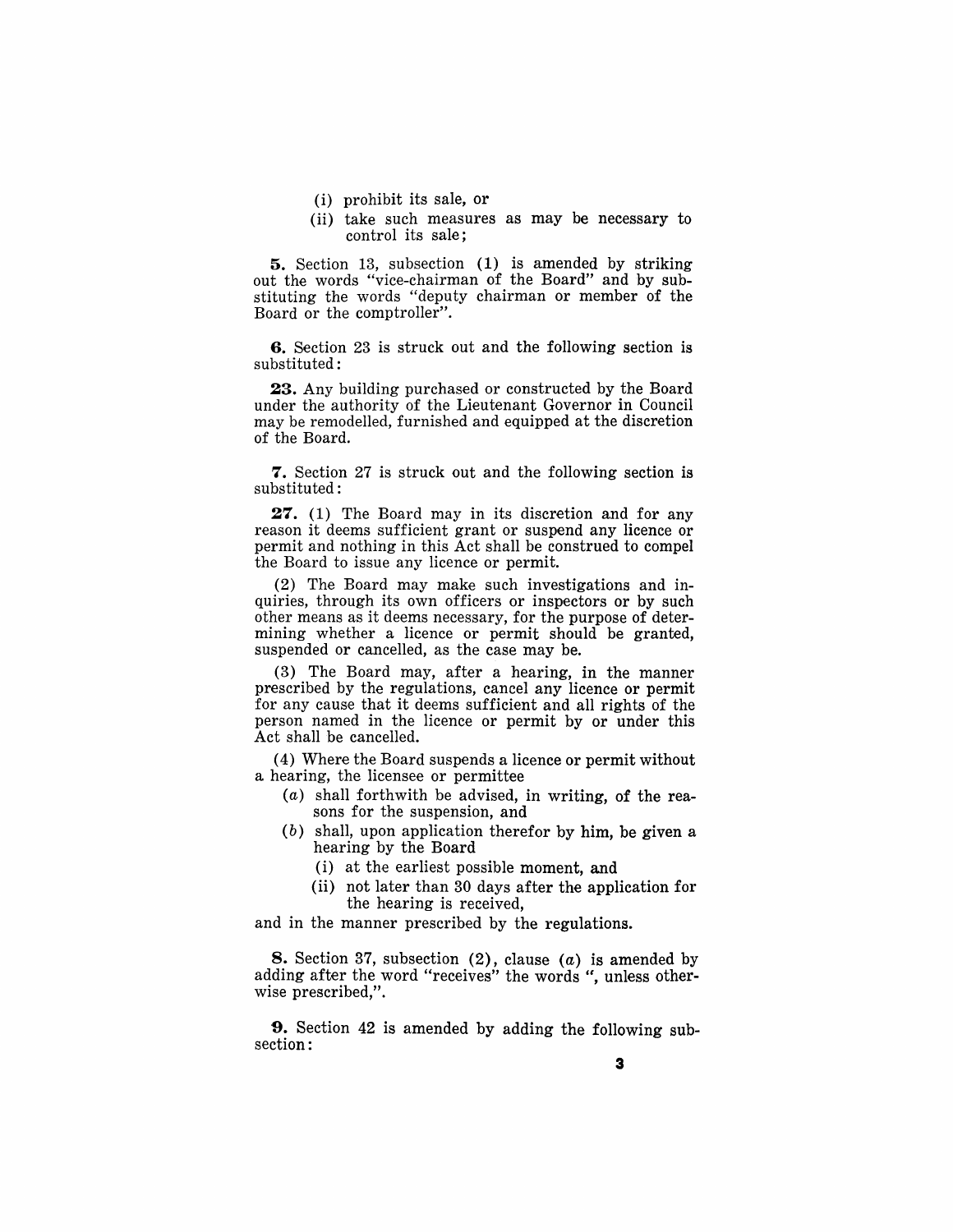#### **5.** Section 13 (1) presently reads:

13. (1) Every order for the purchase of liquor by the Board shall be authorized by the signature of the chairman or vice-chairman of the Board, and no such order is valid or binding unless so authorized.

#### **6.** Section 23 presently reads:

23. Any building purchased by the Board may be remodelled, furn-ished and equipped by the government or by the Board as the Lieuten- ant Governor in Council determines.

#### **7.** Section 27 presently reads:

27. (1) The Board may for any cause that it deems sufficient and with or without a hearing, suspend any licence or permit issued under this Act, in the manner prescribed by the regulations and all rights of the person name Act shall be suspended.

 $(2)$  A suspension of a licence or permit by the Board shall be for an indefinite period of time, unless the order of suspension otherwise provides, and the indeterminate suspension shall only be terminated by further order of the Board.

(3) The Board may, after a hearing, in the manner prescribed by the regulations, cancel any licence or permit issued under this Act for any surficient and all rights of the person named in the licence or permit conferred b

The new subsections (1) to (3) are copied from section 12 of The Liquor Licensing Act.

**8.** Section 37 (2) presently reads:

(2) A vendor shall not make delivery of any liquor sold pursuant to this section until he

- (a) receives the purchase price of the liquor in cash, and
- (b) receives, unless otherwise prescribed, a dated order in writing signed by the purchaser setting out the number of his permit, if any, and describing the kind and quantity of liquor ordered.

**9.** Self-explanatory.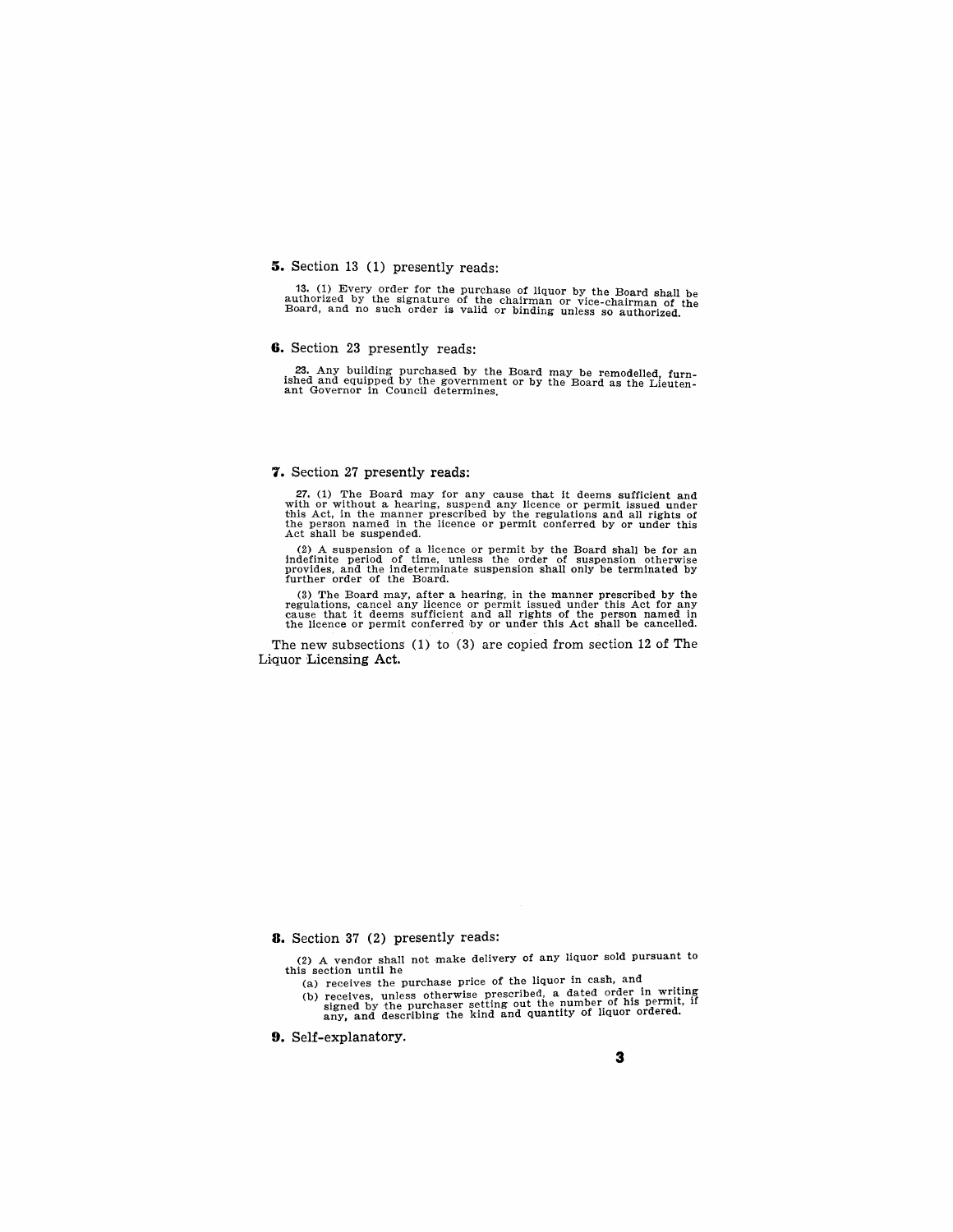(3) Notwithstanding subsection (1), a person who is not prohibited by law from having and consuming liquor may make, have and consume in his own residence homemade wine and beer

 $(a)$  not in excess of such maximum quantities, and

(b) under such terms and conditions

as may be prescribed. by the Board.

10. The following heading and section are added after section 42:

#### Identification Cards

*42a.* (1) An individual of the full age of 21 years who is not prohibited by law from possessing or consuming liquor may make application to the Board and obtain therefrom an identification card in the prescribed form certifying that the applicant is of the full age of 21 years.

(2) An applicant shall submit with his application such proofs of identity and proofs of age as may be prescribed.

11. Section 43, subsection (1) is amended by striking out the words "identification permits" and by substituting the words "sacramental wine permits".

12. The heading "Individual Permits" and section 44 are struck out and the following heading and section are substituted:

#### Sacramental Wine Permits

44. (1) A person who owns and operates a business in Alberta which is devoted entirely to the retailing of church supplies may make application to the Board for a sacramental wine permit in the prescribed form and on payment of the prescribed fee and on compliance with this Act and the regulations, the Board may issue in accordance with this Act and the regulations a sacramental wine permit to the person making the application.

(2) A sacramental wine permit authorizes the permittee, under the supervision of the Board, to import, purchase from the Board, warehouse and sell such wines as the Board may approve for sacramental purposes.

(3) The sale of such approved wines shall be restricted to

 $(a)$  the authorities of a church or religious body, and (b) to a priest, clergyman or minister

for use in the performance of the religious ceremonies or sacraments of the faith to which such persons belong.

13. Section 47 is struck out and the following section is substituted:

4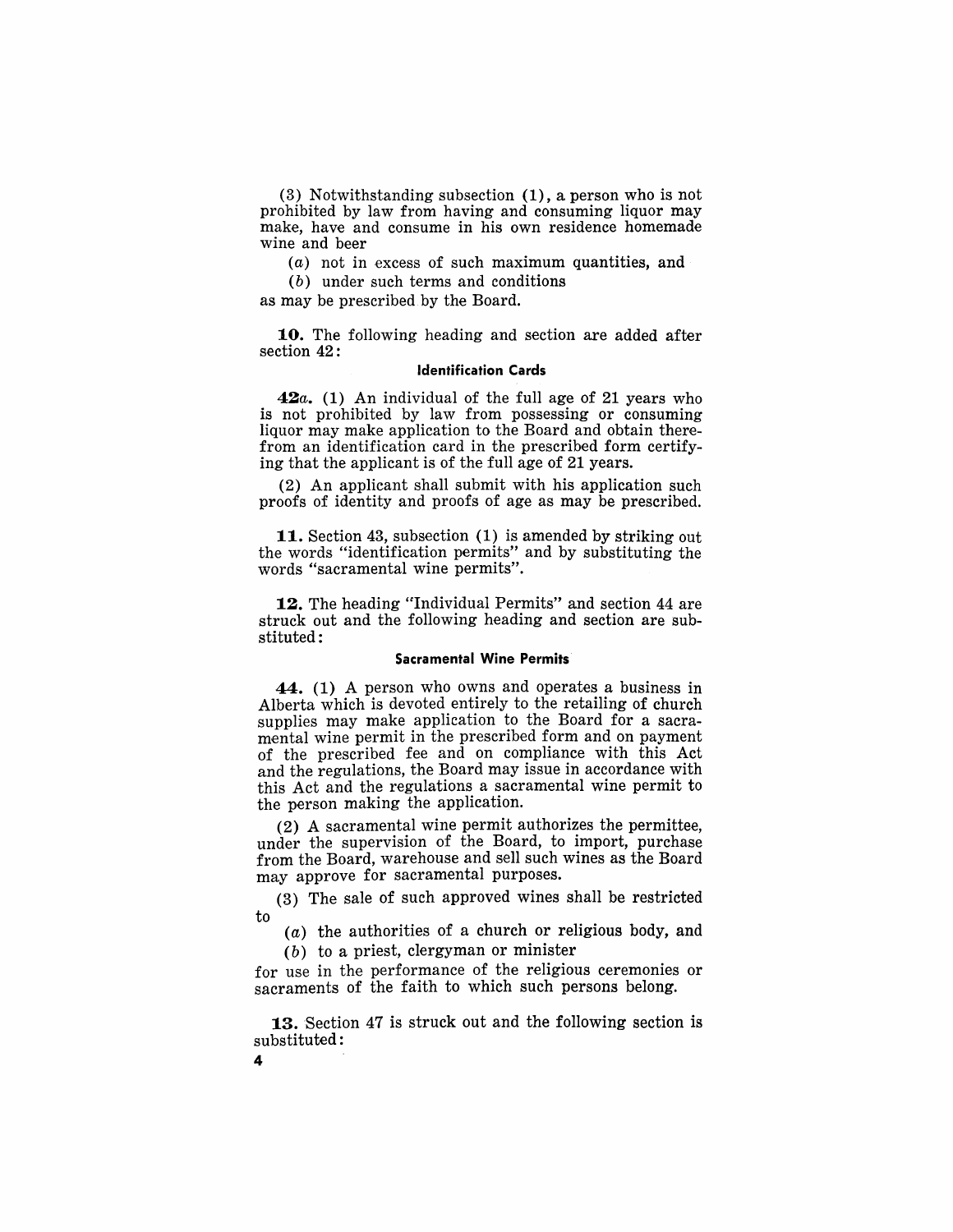**10.** A. new section dealing with identification cards replaces references to identification permits in sections 43 and 44.

**II.** Section 43 (1) presently reads:

43. (1) There shall be two classes of permits under this Act, that is, identification permits and special permits.

 $\sim 10^{-11}$ 

12. The present section 44 deals with identification permits now covered by the new section 42a.

13. Section 47 is revised to substitute references to identification cards for references to identification permits.

4

 $\overline{\phantom{a}}$ 

 $\sim 10^7$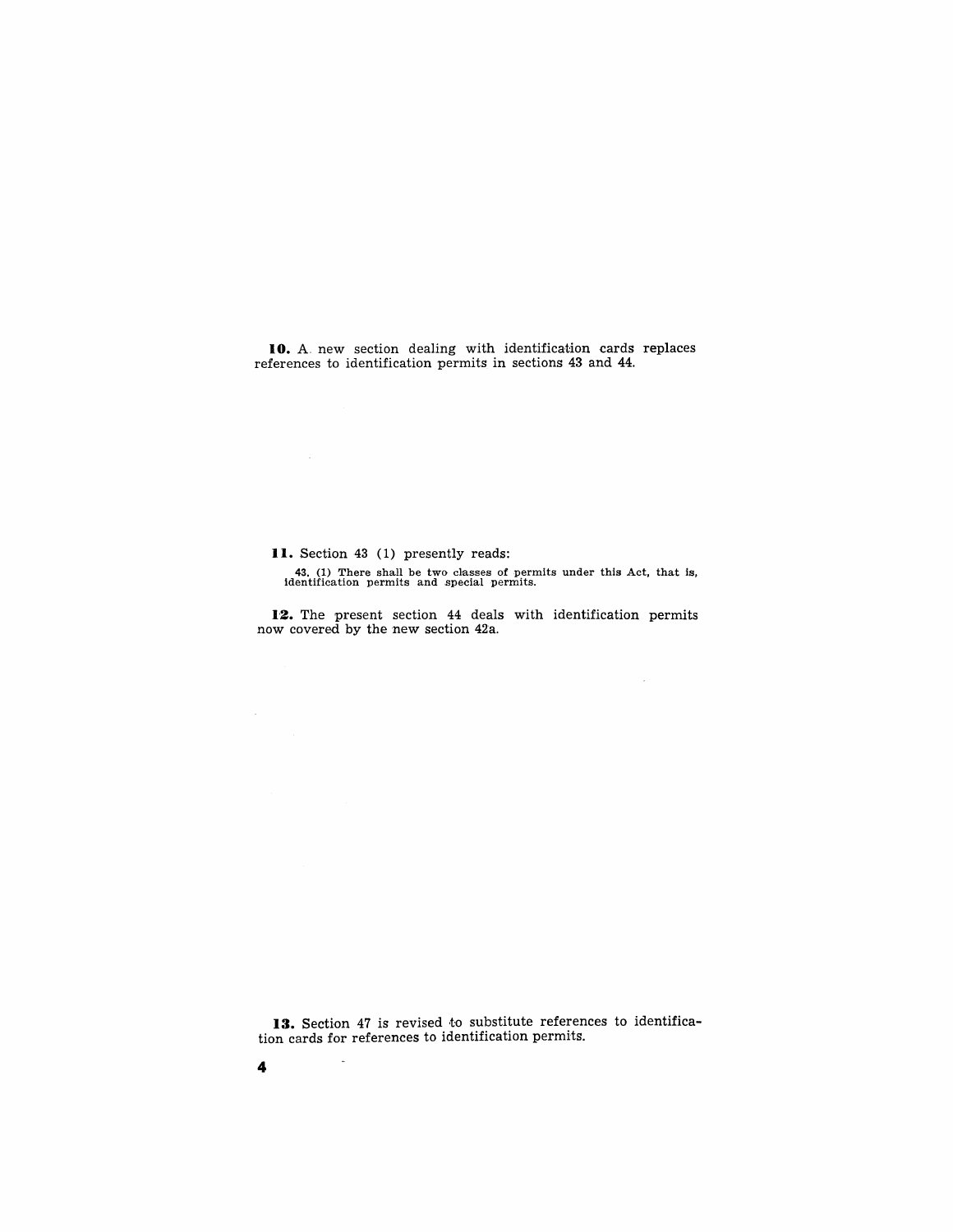47. (1) Notwithstanding anything in this Act, the Board, in its discretion,

- (a) may cancel an existing permit or identification card, or
- (b) may refuse or direct an official authorized to issue permits or identification cards to refuse to issue a permit or identification card to any person.

(2) No official directed to refuse to issue a permit or identification card to a person shall issue a permit or identification card to that person.

14. Section 62 is amended by striking out subsection (2) and by substituting the following:

- (2) A brewer's licence authorizes the licensee
- (a) to sell beer manufactured by the licensee to the Board and deliver the beer to the Board at any place in Alberta when and as authorized by the Board to do so, and
- (b) subject to the laws of Canada, this Act and the regulations, to export from Alberta beer manufactured by the licensee.

15. Section *72a* is amended by adding the following subsection after subsection  $(1)$ :

 $(1a)$  No brewer, distiller or wine maker shall directly or indirectly employ or engage any person to act as its agent or representative unless that person is registered with the Board as a representative of that brewer, distiller or wine maker.

16. Section 73 is struck out and the following section is substituted:

73. (1) Except as provided by this Act or *The Liquor Licensing Act* or the regulations under this Act or that Act, no person shall, by himself, his clerk, servant or agent,

- (a) expose liquor for sale, or
- $(b)$  keep liquor for sale, or
- (c) directly or indirectly or upon any pretence or device sell or offer to sell liquor.

(2) No person shall, by himself, his clerk, servant or agent, give liquor to any person in consideration of the purchase or transfer of any property.

**17.** Section 78, subsection (1) is amended by adding the word "or" at the end of clause  $(d)$  and by adding the following clause after clause  $(d)$ :

(e) homemade wine and beer made and used under subsection (3) of section 42,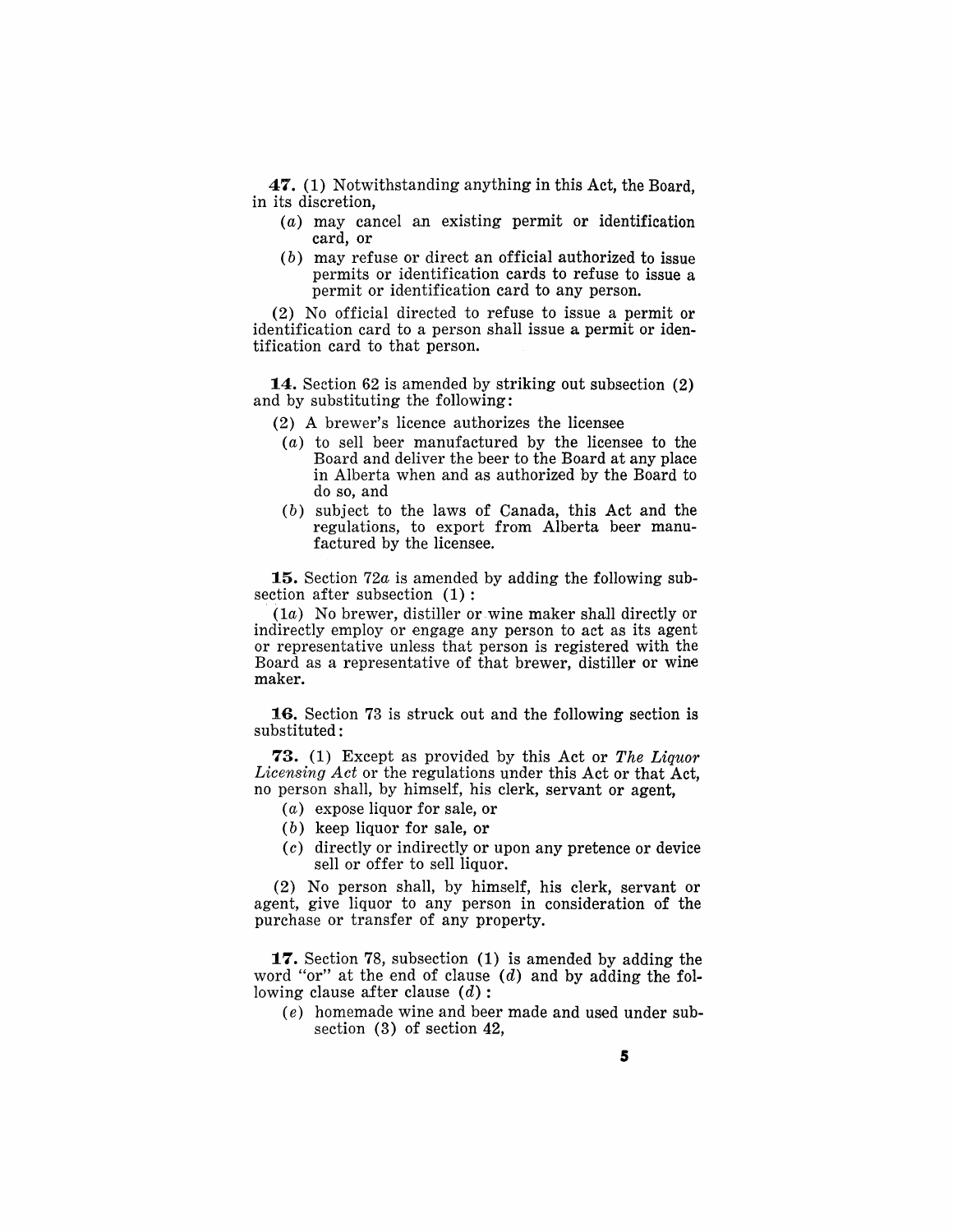**14.** Section 62 (2) is revised to add clause (b).

**15.** Section 72a (1) reads:

72a. (1) No person shall directly or indirectly hold himself out or act as an agent or representative of a brewer, distiller or wine maker unless he is registered with the Board as a representative of that brewer, distille

**16.** Section 73 is reworded for clarification.

**17.** Section 78 (1) (d) reads:

78. (1) Except in the case of

(d) liquor had or kept under clause (c), (d) or (e) of subsection  $(1)$  of section  $42$ , no liquor shall be had or kept by any person unless the package, not including a decanter or other receptacle containing the liquor for immemediate consumption, in which the liquor is contained had, while con- taining that liquor, been sealed by such seal or other means as may be prescribed.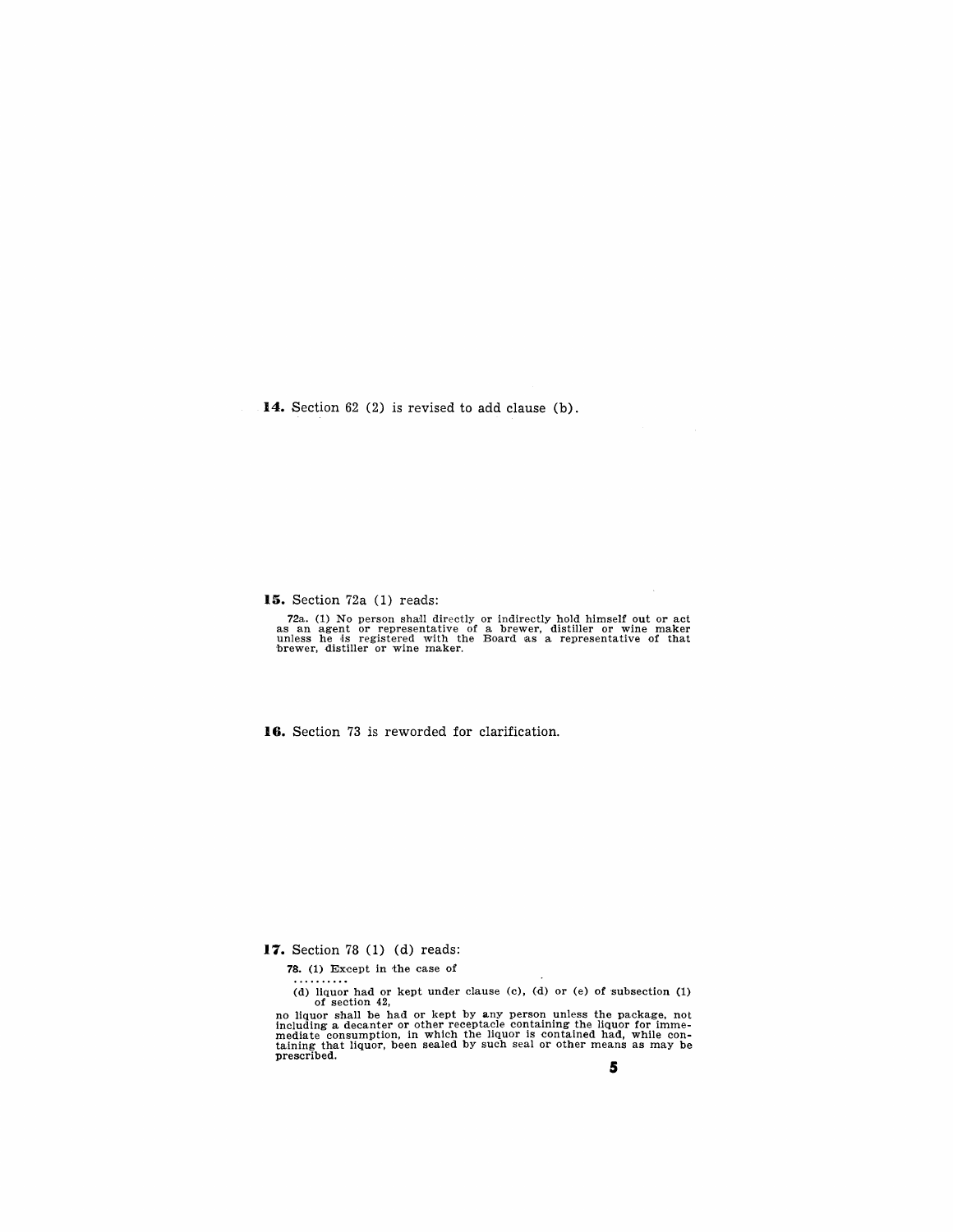**18.** Section 85, subsection (1) is amended by striking out the words ", identification permit".

**19.** Section 90 is amended by striking out subsection (2) and by substituting the following:

(2) Clause  $(e)$  of subsection (1) does not apply to an advertisement respecting liquor on a distillery, winery or brewery.

**20.** Section 95, subsection (1) is amended by striking out the words "under the provisions of an Act of Canada".

**21.** Section 123 is struck out and the following section is substituted:

**123.** In a prosecution under this Act or *The Liquor Licensing Act* the justice trying the case may, in the absence of proof to the contrary, infer that a liquid, preparation or mixture is intoxicating from the fact that a witness describes it as being intoxicating or describes it by a name which is commonly applied to an intoxicating liquor.

**22.** This Act comes into force on the day upon which it is assented to.